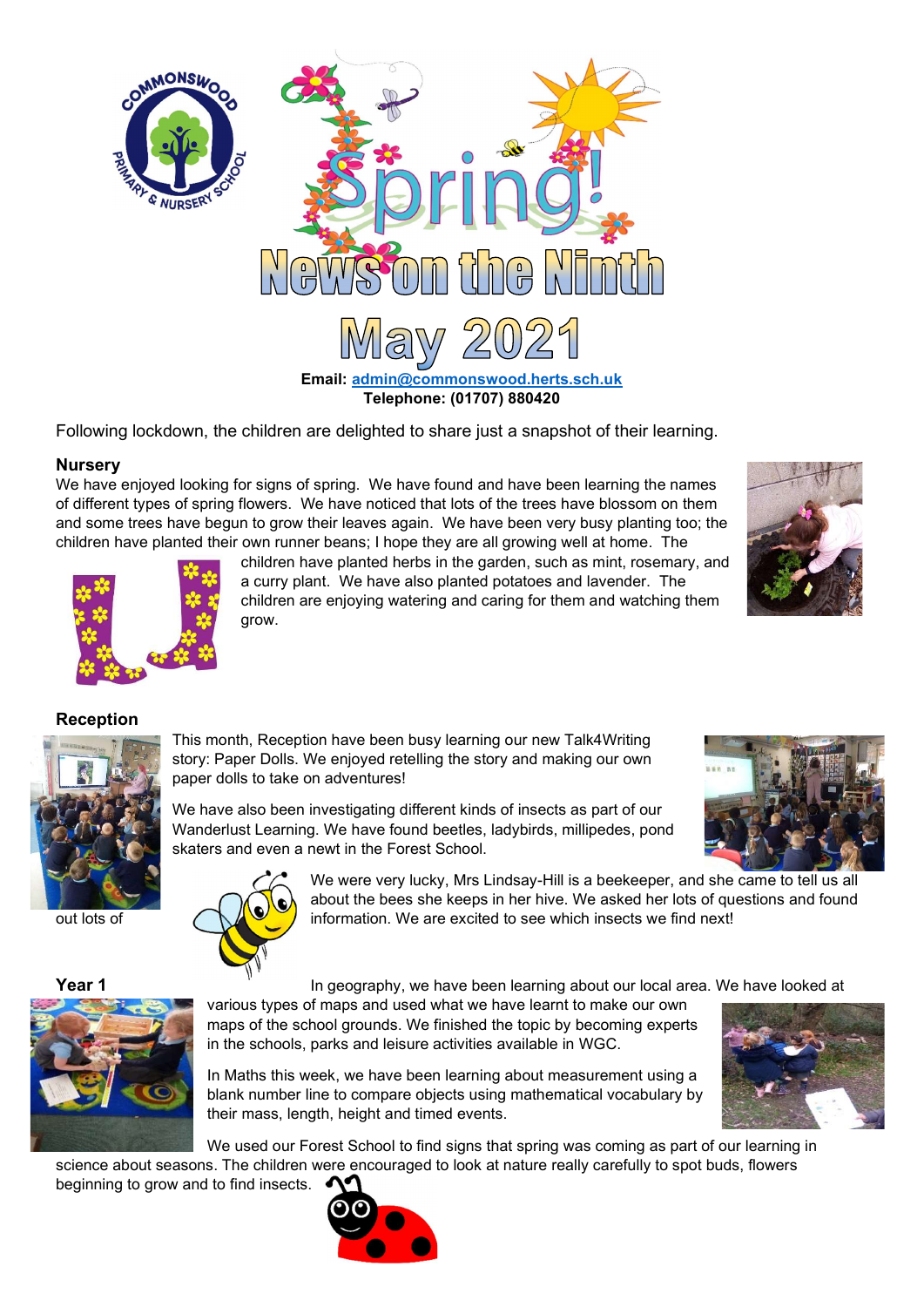### Year 2



In science, Year Two have been learning about what a plant needs to grow. We conducted an experiment using four cups of cress seeds and placed them in different locations to study their growth. We discovered that although a plant may grow with just water, it needs

both water and sunlight to grow healthily.

In maths we have been learning how to recognise different fractions in shape and amount. We discovered how to split different shapes into equal fractions and even built our own human fraction wall!

In Geography we have been working hard on identifying human and physical features. We designed a map of the area around our school and labelled this with a key. We then worked together to find the different human and physical features around our school.



# Year 3

This time of year is always exciting and fun in science as we focus on plants. We have already sown our own meadow seeds and vegetables for the allotment beds. As the term goes on, we will be planting more and spending time in the Forest School and the school grounds looking at different plants and flowers.

After learning about the Stone Age, Bronze Age and Iron Age, we now move on to the Romans. It has been fantastic seeing some of the things being made at home - well done to Josh for his amazing Roman shield and to Harry for making a full soldier's outfit! We will all have the opportunity to make a Roman shield in class as well as many other exciting Roman activities.

As our DT unit moves forward, we have started to design our 'moving monsters'. We have spent the first few weeks looking at pneumatics and making pneumatic systems - we've had a lot of fun with balloons! It's going to be great fun making our monsters.

#### Year 4



We are just coming to the end of our Harry Potter descriptive writing unit; the children have been working very hard to expand their sentences and use new vocabulary. Their owls are all settled in now too. Next, we will be learning about letter writing.



# whilst we were learning! We also want to apologise for all the ABBA singing you may be experiencing at home; the children are learning how to read music and play glockenspiels to some high quality 70s music!

For our Science topic about Sound, we made string telephones and tested how they worked, using bent string, tight string, string around corners and string overlapping. We had a lot of fun

#### Year 5



On 22<sup>nd</sup> April, Year 5 submitted 2 teams for the Hertfordshire maths challenge. Our teams joined lots of other schools to complete a variety of challenging tasks. One was estimating how many bananas there were in a picture containing LOTS of bananas! We had a great time, and we are waiting to find out what our final score was to see how well we did compared to the other schools.





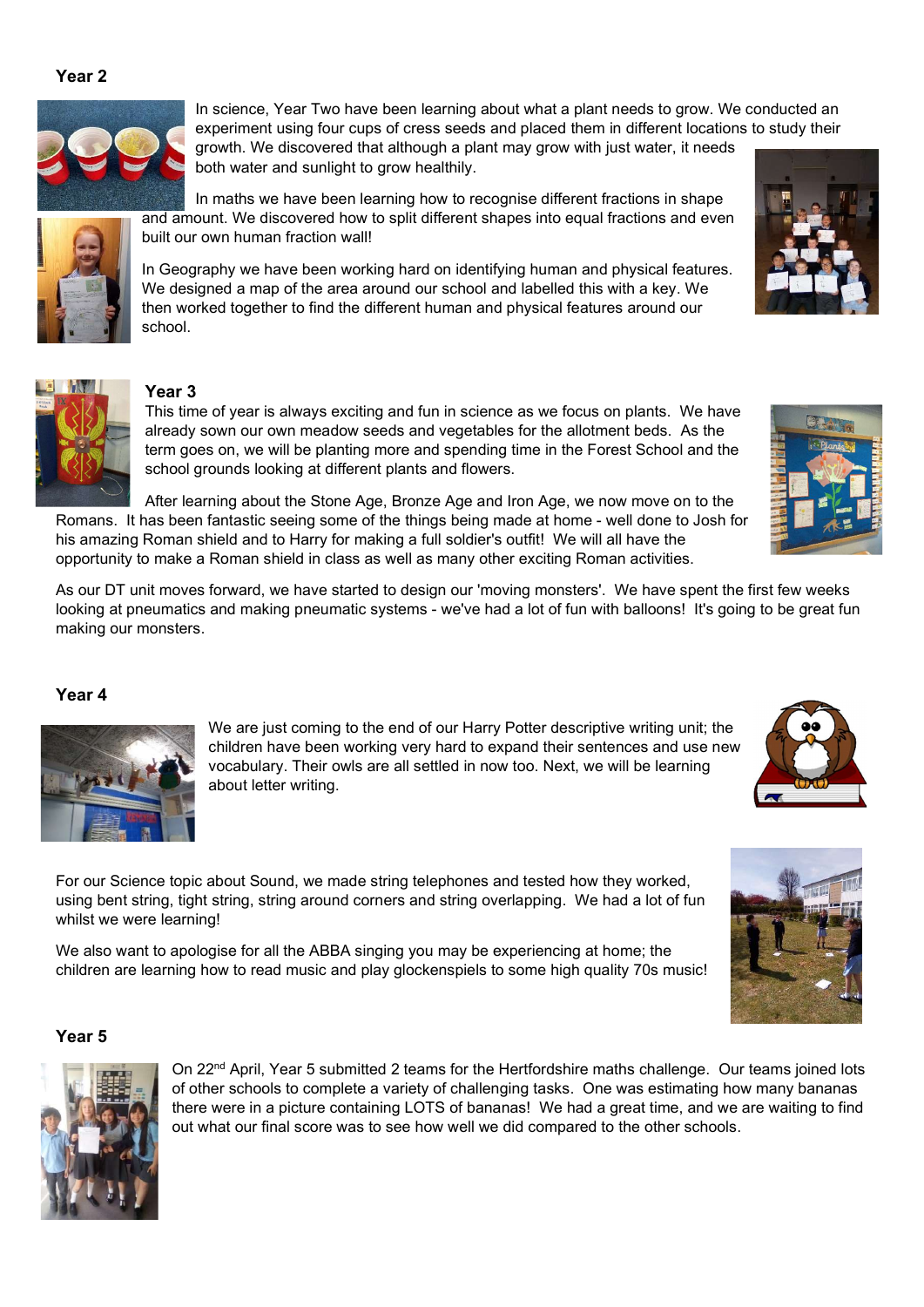There have been some eagle-eyed observations going on in Year 5 lately. We have been learning about the internal structures of flowering plants to see how they reproduce. First, we researched Carl Linnaeus, who was a Swedish botanist, and produced observational drawings of flowering plants. After learning lots of vocabulary, we then dissected a flower, observed each component with a magnifying glass and made labelled scientific representations. As well as learning a great deal about plants, we also used dissecting knives safely and all our fingers remained safely attached to our hands!



# Year 6

We celebrated our return to school after lockdown with an afternoon of science and art in the Forest School.

We are studying the ancient Maya civilisation in history and learned that one of their earliest forms of communication was with art and paintings. We discussed what sort of paint they must have used and concluded that it must be natural. Therefore, in the Forest School, we searched for natural materials that we could use to make paint. We decided that it had to be



dry and that it should have a colour. Once we had found our materials, we decided to grind them down to form a powder. We did not have a pestle and mortar, so we improvised and used flat stones as a base and a grinding tool. We collected our powder and saved it in a container. Our powder was left overnight to dry.

In the meantime, we predicted what we thought would happen when we made our paint from our natural materials. In general, we agreed that mud would make the best paint as it would dissolve more easily. We believed that the materials which were less likely to dissolve, like ground rock or bark, would be less successful.

In our art lesson, we used water or oil to mix with our natural materials from the Forest School to form a paint. The most successful proved to be charcoal, followed by mud. We were correct in our prediction that the less soluble materials would not form a paint, as in tree bark and flower petals. We used our more successful paint to paint birds and wildlife.



In English, we wrote a biography about Charles Darwin. We learned about how a biography needs to be set out and we read some examples. We did lots of research and found many interesting facts. Our teachers were very pleased with the results of our efforts and they now form an attractive display in the classroom.

We are also studying Charles Darwin and his theory of evolution in science. It is only a theory so there is quite a lot of discussion in the lesson about whether he was correct or not. It is fascinating as we are going to look at it again in RE when we look at creation. Where do you think the human race originated?

Watch out Muggles, we are helping Harry Potter find the Philosopher's Stone! Along the way we are analysing texts and producing writing containing cohesive devices such as adverbials of time and place and cohesive punctuation such as dashes and ellipsis. We have also been writing diaries, formal letters and narratives to deepen our understanding of the story. We are well on our way to finding the Stone and saving Harry, and our owls are helping us!



#### PE News



Although we have been unable to attend any events outside of our school this past year, we have been very busy in school competing in virtual competitions and intra competitions within the year groups during our two hours of PE each week. Thank you to all who engaged in the online challenges – they were a pleasure to watch.



In the autumn term, all year groups were involved in a virtual athletics competition against other schools in the area. All classes had events to complete in, and the scores were recorded. These were then sent into Mr Carolan and we achieved the highest scores across all schools! A fantastic achievement.

There has been a real focus on rebuilding stamina since returning from lock down. Most year groups are now completing a daily mile in the afternoon and as always, PE lessons are planned so that all the children are always active throughout their lesson.

Self and peer assessment are always key to developing PE ability. With this in mind, we have been developing our use of ICT to move learning on using this to develop our understanding of key skills in the various sports.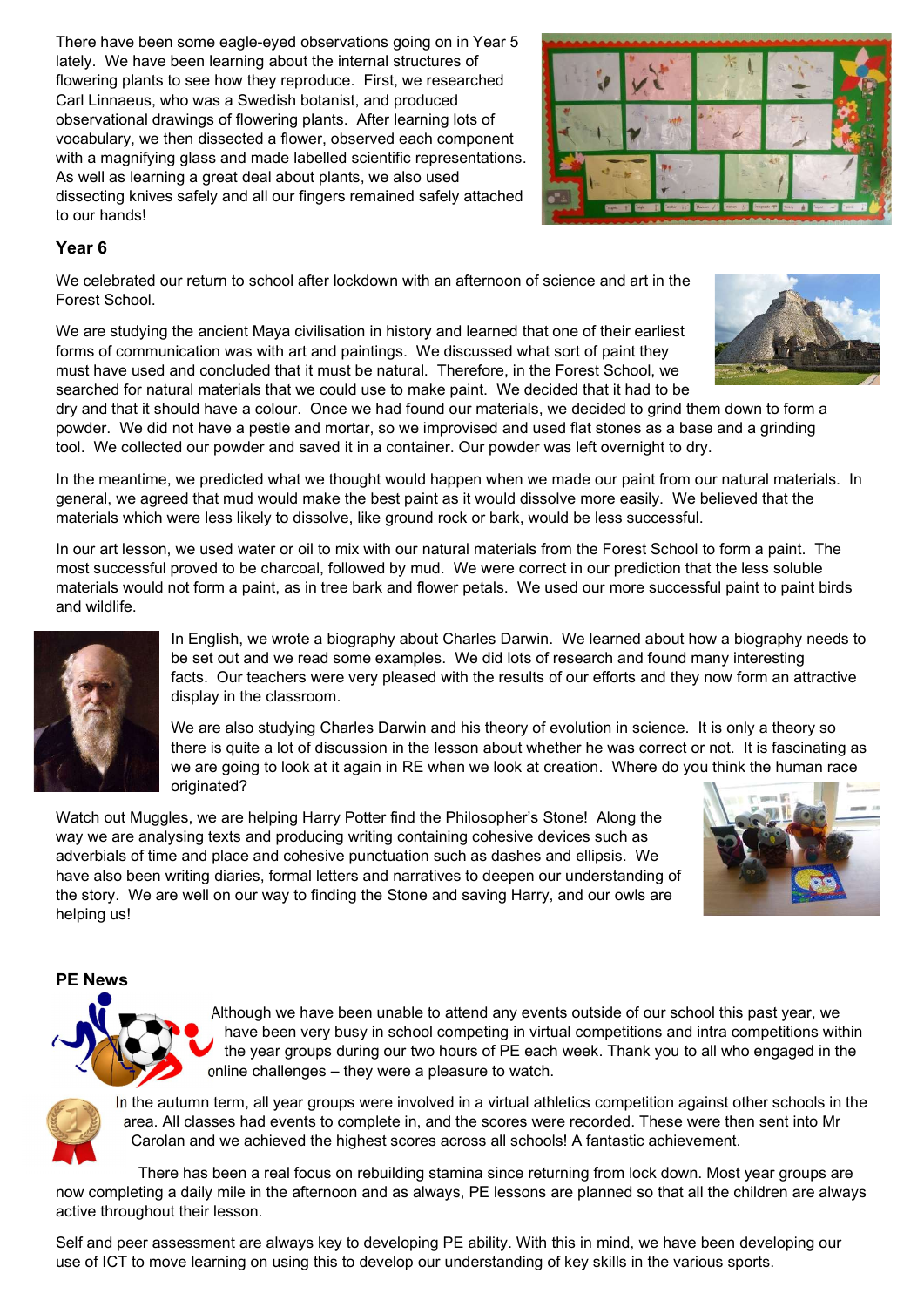The PE curriculum continues to be tailored to meet the needs of each class. We focus on ensuring gaps in skill development are addressed.

This week we have chosen our Bronze Ambassadors from Year 5. These children will attend training to develop their leadership skills, which can then be used next academic year alongside playleaders.

Outdoor, active education has been a big focus for us this term. The children have been building on teamwork skills, reading, and navigating maps, making use of the large school grounds that we are so fortunate to have – lots of links to cross – curricular learning too!

PE kits should be in school every day. Please provide trainers rather than plimsols as lessons are taken outdoors.

| <b>May</b>                |                                                                                                                                                                                                                                                                                            |
|---------------------------|--------------------------------------------------------------------------------------------------------------------------------------------------------------------------------------------------------------------------------------------------------------------------------------------|
| 18 <sup>th</sup> May      | Year 6 - The truth about drugs talk<br>Year 5 - Zoom meeting with Skern and Parents - 5pm                                                                                                                                                                                                  |
| 25th May                  | Class photos                                                                                                                                                                                                                                                                               |
| 31 <sup>st</sup> May      | <b>Bank holiday</b>                                                                                                                                                                                                                                                                        |
| June                      |                                                                                                                                                                                                                                                                                            |
| $1st$ June $-6th$<br>June | <b>Half Term</b>                                                                                                                                                                                                                                                                           |
| 7 <sup>th</sup> June      | <b>Return to School</b>                                                                                                                                                                                                                                                                    |
| 18 <sup>th</sup> June     | Sponsored Fun Run                                                                                                                                                                                                                                                                          |
| 29th June                 | <b>Young Carers Forum</b>                                                                                                                                                                                                                                                                  |
| July                      |                                                                                                                                                                                                                                                                                            |
| 2 <sup>nd</sup> July      | Year 6 Spruce Class - trip Day 1                                                                                                                                                                                                                                                           |
| 5 <sup>th</sup> July      | Year 6 Spruce class - trip Day 2                                                                                                                                                                                                                                                           |
| 6 <sup>th</sup> July      | Year 6 Sycamore class - trip Day 1                                                                                                                                                                                                                                                         |
| 7 <sup>th</sup> July      | Year 6 Sycamore class - trip Day 2                                                                                                                                                                                                                                                         |
| 8 <sup>th</sup> July      | <b>Transition day</b>                                                                                                                                                                                                                                                                      |
| 19th July                 | Year 6 BBQ - 4pm                                                                                                                                                                                                                                                                           |
| 19th July                 | Year 6 Bell Ringing - Sycamore                                                                                                                                                                                                                                                             |
| 20 <sup>th</sup> July     | Last day for Nursery children                                                                                                                                                                                                                                                              |
| 20 <sup>th</sup> July     | Year 6 Bell Ringing - Spruce                                                                                                                                                                                                                                                               |
| 21 <sup>st</sup> July     | End of term - staggered gate times for collection from the usual pick up oints:<br>• Reception $-12.10 -$ Gate 1<br>Year 1 - 12.20 - Gate 1<br>Year 2 - 12.30 - Gate 1<br>Year $3 - 12.20 -$ Gate 3<br>Year $4 - 12.10 -$ Gate 3<br>Year $5 - 12.30 -$ Gate 3<br>Year $6 - 12.20 - Gate 5$ |
| <b>September</b>          |                                                                                                                                                                                                                                                                                            |
| 1 <sup>st</sup> Sept      | Staff inset day                                                                                                                                                                                                                                                                            |
| 2 <sup>nd</sup> Sept      | Children return to school                                                                                                                                                                                                                                                                  |

#### **Diary Dates**